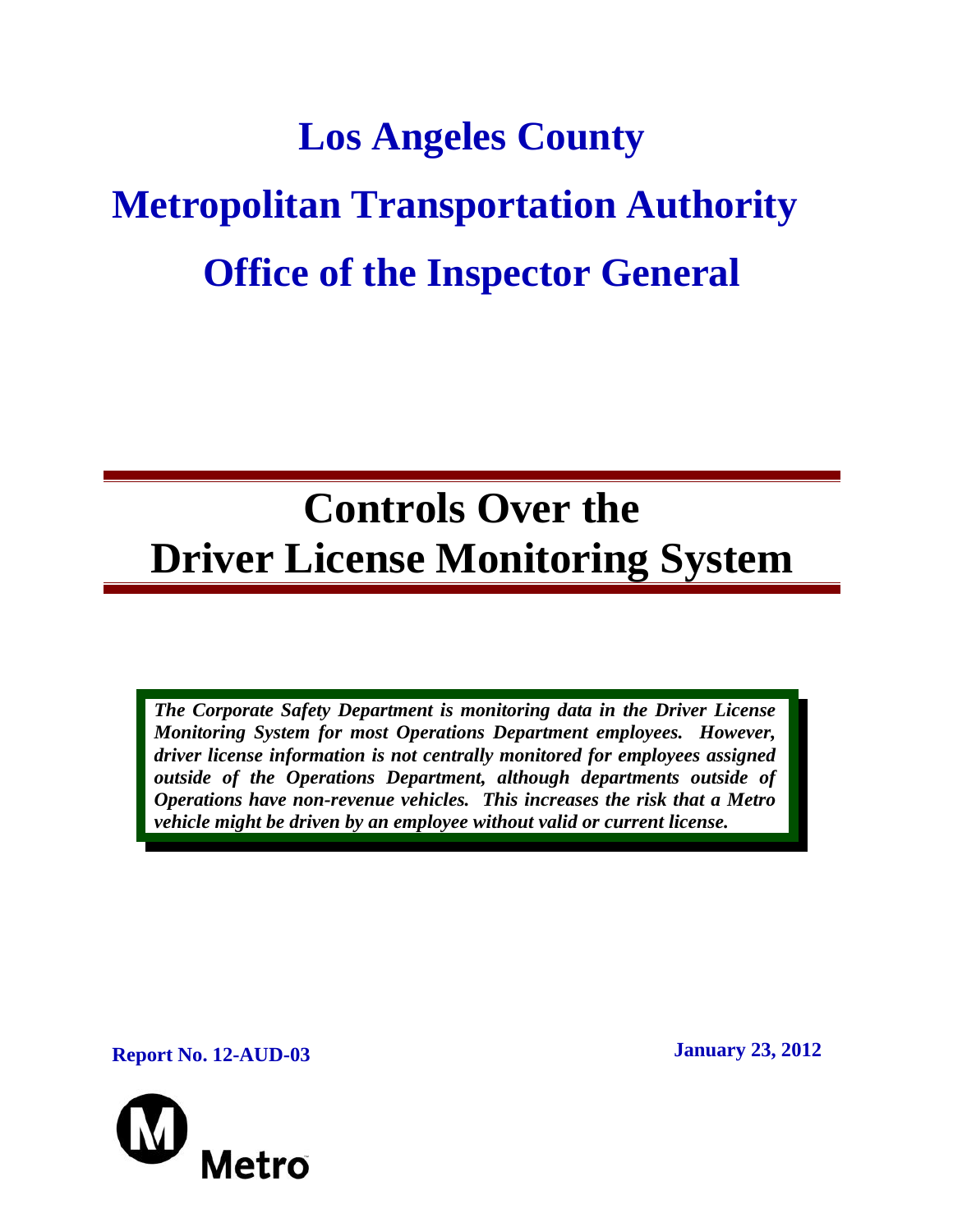

**Los Angeles County Connect County** Coffice of the Inspector General 213.244.7300 Tel<br> **Metropolitan Transportation Authority** 818 West 7<sup>th</sup> Street, Suite 500 213.244.7343 Fax **Metropolitan Transportation Authority** 818 West 7th Street, Suite 500 213.244.7343 Fax Los Angeles, CA 90017

**DATE:** January 23, 2012

**TO:** Arthur Leahy Chief Executive Officer pestoni

FROM: **Jack Shigetomi** 

Deputy Inspector General - Audits

**SUBJECT:** Controls over the Driver License Monitoring System, Report No. 12-AUD-03

The Office of the Inspector General (OIG) performed a review of controls over the Driver License Monitoring System. The objective of this review was to evaluate the adequacy of controls over monitoring Metro employees' driver licenses to ensure that employees have a valid license.

We found that the Corporate Safety Department uses DLMS to monitor employee driver licenses for Operations Department employees. However, employees assigned outside of the Operations Department were not being centrally monitored, although some of these departments have non-revenue vehicles. The lack of a monitoring system for these departments increases the risk that Metro vehicles might be driven by employees without valid or current licenses.

This report makes several recommendations to improve monitoring employee driver licenses. Metro management agreed with the findings in the report and provided a corrective action plan to track the validity of driver licenses of employees assigned outside of the Operations Department who drive Metro vehicles.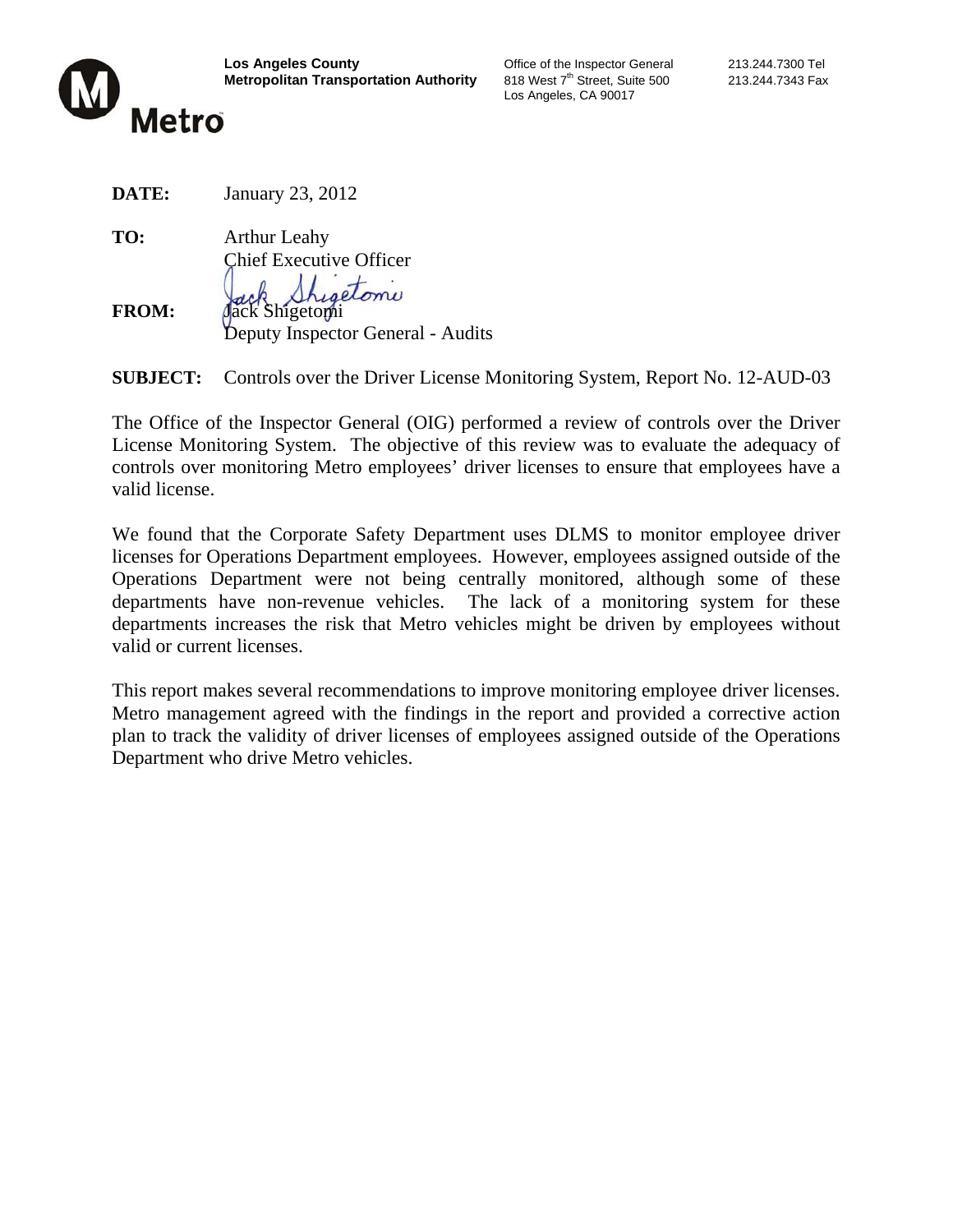# TABLE OF CONTENTS

#### **Page**

|               | $\mathbf{1}$            |
|---------------|-------------------------|
|               | 1                       |
|               | $\overline{2}$          |
|               | $\overline{2}$          |
|               | $\overline{2}$          |
|               | 3                       |
|               | 3                       |
|               | $\overline{\mathbf{3}}$ |
|               | $\overline{\mathbf{4}}$ |
|               | 5                       |
|               | 5                       |
|               | 6                       |
|               | 6                       |
|               | 7                       |
|               |                         |
| A.            | 8                       |
| <b>B.</b>     | <b>10</b>               |
| $C_{\bullet}$ | 11                      |
| D.            | 13                      |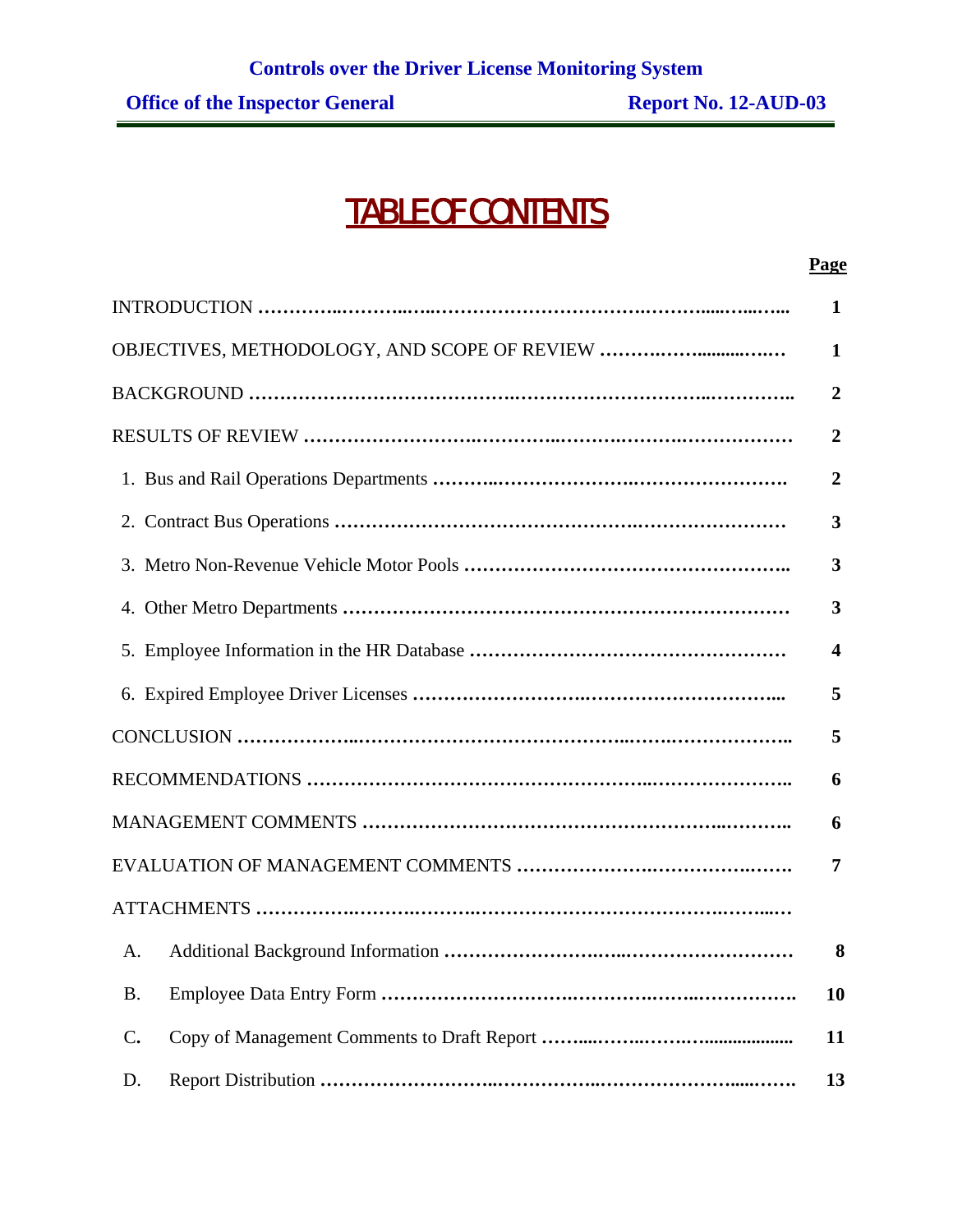## **INTRODUCTION**

The Office of the Inspector General (OIG) performed a review of controls over the Driver License Monitoring System  $(DLMS)$ <sup>1</sup>. This review was conducted as part of our ongoing program to assist Metro in improving the economy and effectiveness of operations, ensuring the adequacy of internal controls and procedures, and deterring fraud, waste, and abuse. The objective of this review was to evaluate the adequacy of controls over monitoring Metro employees' driver licenses to ensure that employees have a valid license and, where applicable, have required medical certificates.

We found that the Corporate Safety Department with assistance of Information Technology Services (ITS) is adequately monitoring employee driver licenses and, where applicable, medical certificates using the DLMS for certain Operations departments.<sup>2</sup> However, employees assigned to departments outside of Operations were not being centrally monitored, although some of these departments have non-revenue vehicles. Therefore, vehicles assigned to these departments could potentially be driven by employees without valid or current licenses.

## **OBJECTIVES, METHODOLOGY AND SCOPE OF REVIEW**

The objective of the review was to evaluate the adequacy of controls over monitoring Metro employees' driver licenses to ensure that employees have a valid license and, where applicable, ensure that employees have required medical certificates. This review covered four areas: (1) Metro Operations departments monitored by the DLMS coordinator, (2) contract bus operations, (3) Metro motor pools, and (4) other Metro departments assigned non-revenue vehicles. To accomplish the objectives of the review, we:

- **Interviewed appropriate staff in Human Resources (HR), Corporate Safety, ITS,** General Services, and the Operations Department.
- **A** Reviewed driver license information within the HR database.
- Obtained an extract of the DLMS from ITS and reviewed driver license and medical certificate information.
- **A** Obtained and reviewed a list of non-revenue vehicles assigned to various departments.

 $\overline{a}$ <sup>1</sup> Also called the DMV system.

<sup>&</sup>lt;sup>2</sup> Transportation and Maintenance Divisions, Bus Operations Control, Rail Transportation, Wayside Systems Facility Maintenance, Fleet Services, and Maintenance Support Services Center.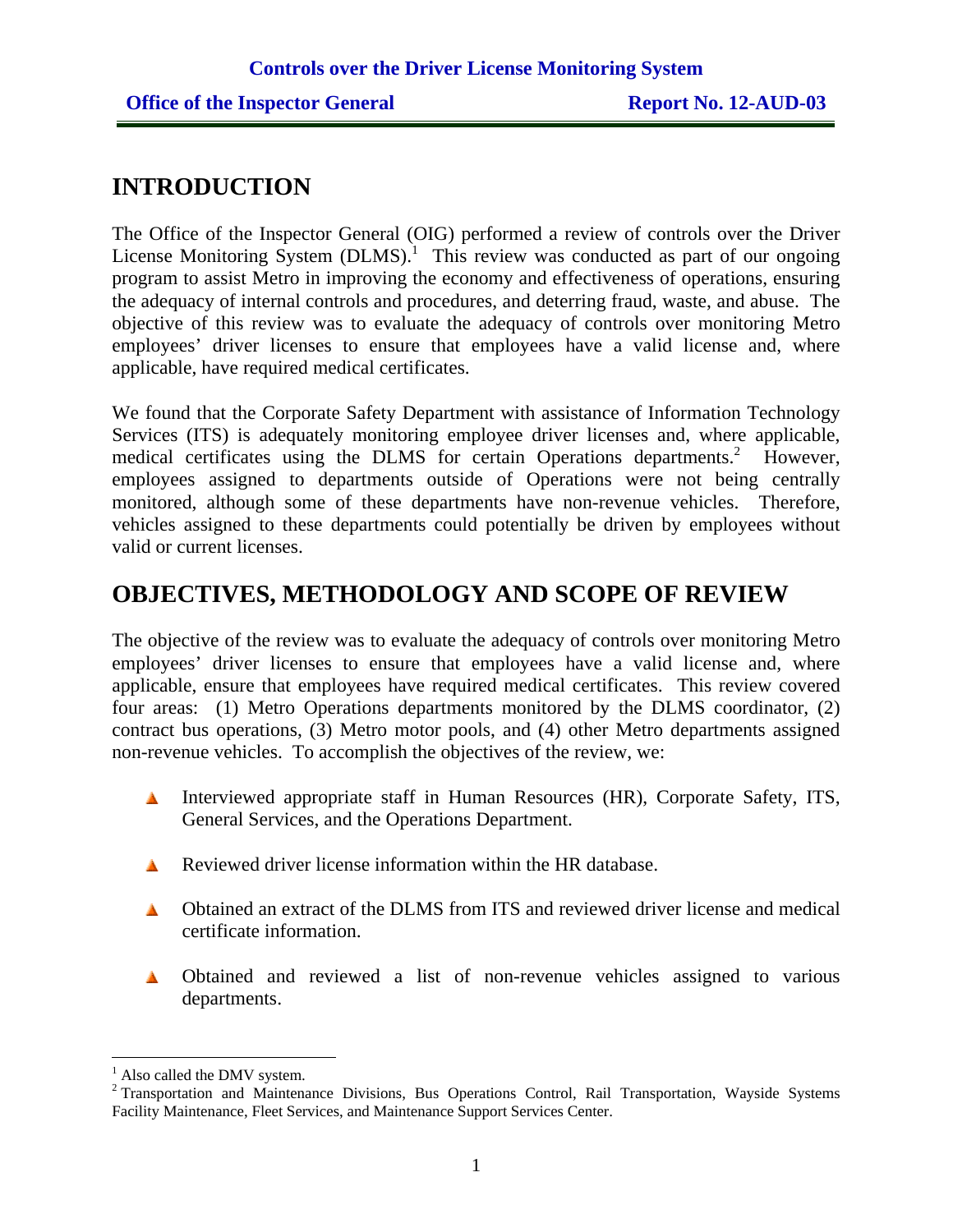Reviewed applicable laws and Metro policies.

This review was performed in accordance with Generally Accepted Government Auditing Standards. Because of the limited scope of this review, and our lack of direct access to the California Department of Motor Vehicles (DMV) database, we did not review the internal controls or risk assessment regarding the data input to the underlying data.

## **BACKGROUND**

California Law requires all drivers of revenue passenger vehicles, such as busses, to be licensed to drive that class of vehicles, and also have a valid medical certificate. Metro policy also requires all employees who drive Metro vehicles to be properly licensed. See Attachment A for details.

## **RESULTS OF REVIEW**

We found that:

- **The DLMS Coordinator was providing satisfactory oversight of driver licenses and** medical certificates for Metro bus and rail Operations departments.
- **A** Contract bus lines have adequate controls in place to monitor driver licenses and medical certificates.
- Metro motor pools have controls in place to monitor driver licenses for employees who use non-revenue vehicles.

However, there was no process in place to monitor the driver licenses of employees assigned outside of the Operations Department who drive Metro vehicles. Some of these departments are assigned non-revenue vehicles. Therefore, vehicles assigned to these departments could potentially be driven by employees who do not have a valid or current driver license. For some of these departments, we found employees who did not have driver licenses or their licenses had expired.

#### **1. Bus and Rail Operations Departments**

We found that the DLMS Coordinator in the Corporate Safety Department oversees DLMS data and monitors driver license information for employees assigned to certain departments within Operations (e.g., Transportation, Maintenance, Bus Operations Control, Rail Transportation, Wayside Systems, Fleet Services, and Central Maintenance). The Coordinator uses DLMS quarterly to identify employees with driver license or medical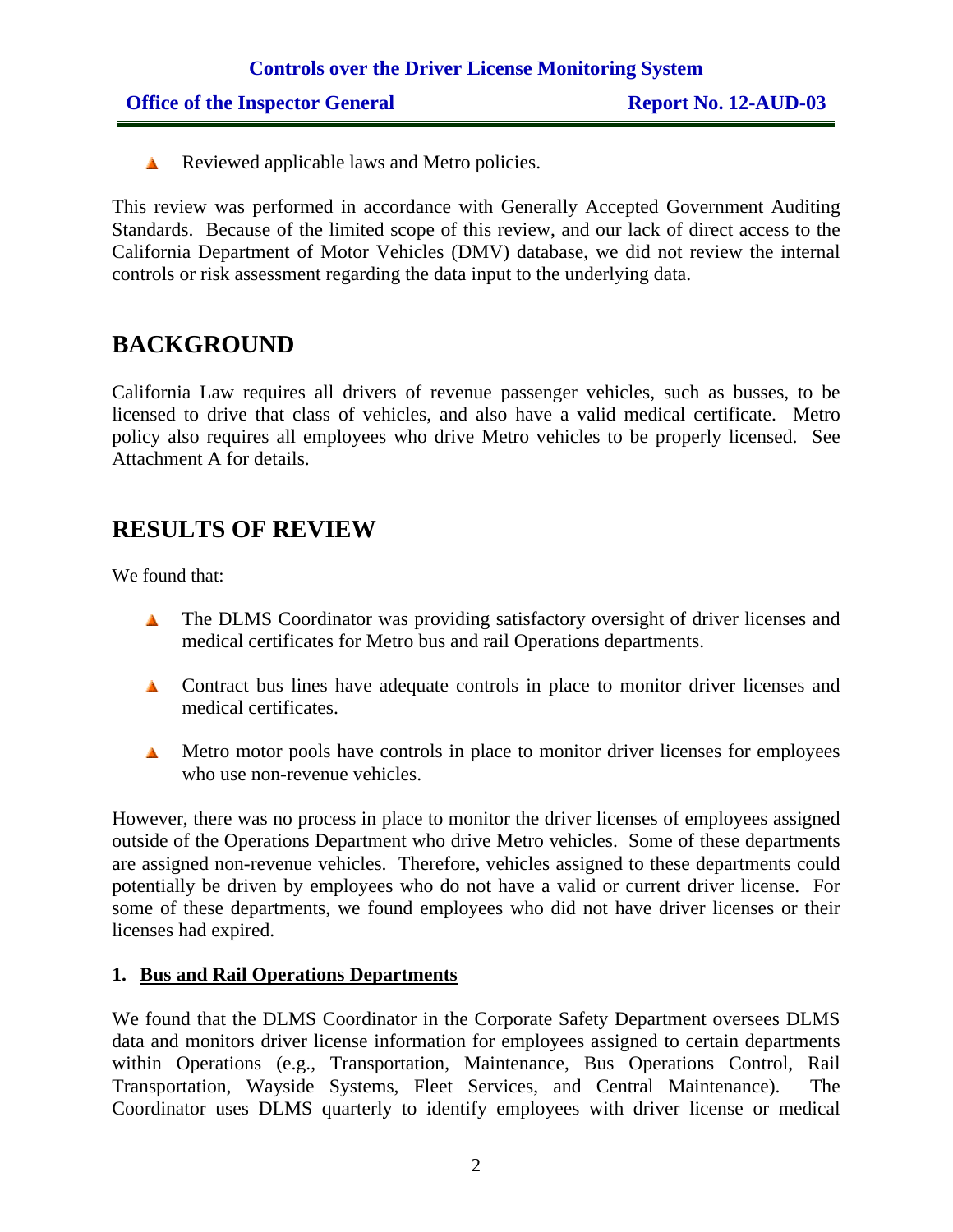#### **Office of the Inspector General Report No. 12-AUD-03**

certificate issues and provides this information to applicable managers for follow-up and comment. The managers respond with comments and corrective actions. Managers also provide feedback directly into DLMS concerning actions taken or revised status. In addition, managers are required to monitor DLMS for problems on a continuous basis.

Furthermore, the California Highway Patrol performs an annual oversight review of Metro's compliance with licensing and medical certificate requirements. The most recent Transit Operator Compliance Certificate, dated August 24, 2011, certified that Metro was in compliance with Vehicle Code 1808.1, regarding participation in the DMV Pull Notice Program, and with Section 12804.6, regarding transit bus operator medical certificates.

#### **2. Contract Bus Operations**

We found that the contractors who operate Metro bus lines are responsible for the licensing and medical certificates for their employees. Metro's Transportation Contract Services Department performs oversight for these contractors, including monthly on-site inspections and reviews of the driver licensing and medical certificate records maintained by the contractors. These contractors are also inspected annually by the California Highway Patrol.

#### **3. Metro Non-Revenue Vehicle Motor Pools**

Metro has two motor pools for employees to use vehicles on an as needed basis. The Gateway motor pool has 38 assigned non-revenue vehicles and the Central Maintenance Facility motor pool has 3 non-revenue vehicles available for use. The managers of both motor pools informed us that their staffs verify with DLMS that the employee is properly licensed before an employee is allowed to use a vehicle. DLMS procedures contain instructions for checking out a motor pool vehicle including verifying the employee's driver license status.

In October, an OIG employee checked out a vehicle from the Gateway motor pool. We confirmed that the DMLS database showed that this employee had a valid California driver license. In addition, the motor pool staff emphasized several safety matters concerning use of a hybrid car, which the employee had not previously driven. Specifically, he explained in detail how to start and turn off the vehicle; and cautioned to be careful to watch for pedestrians while driving and backing up because they cannot hear the hybrid car and may assume it is safe to cross in front of the car.

#### **4. Other Metro Departments**

We found that a process was not in place to monitor the driver license of employees assigned outside of the Operations Department who drive Metro vehicles. Metro has 1,013 nonrevenue vehicles of various types assigned to 97 cost centers (see Attachment A). Of the 1,013 non-revenue vehicles, 679 vehicles were assigned to 68 cost centers in departments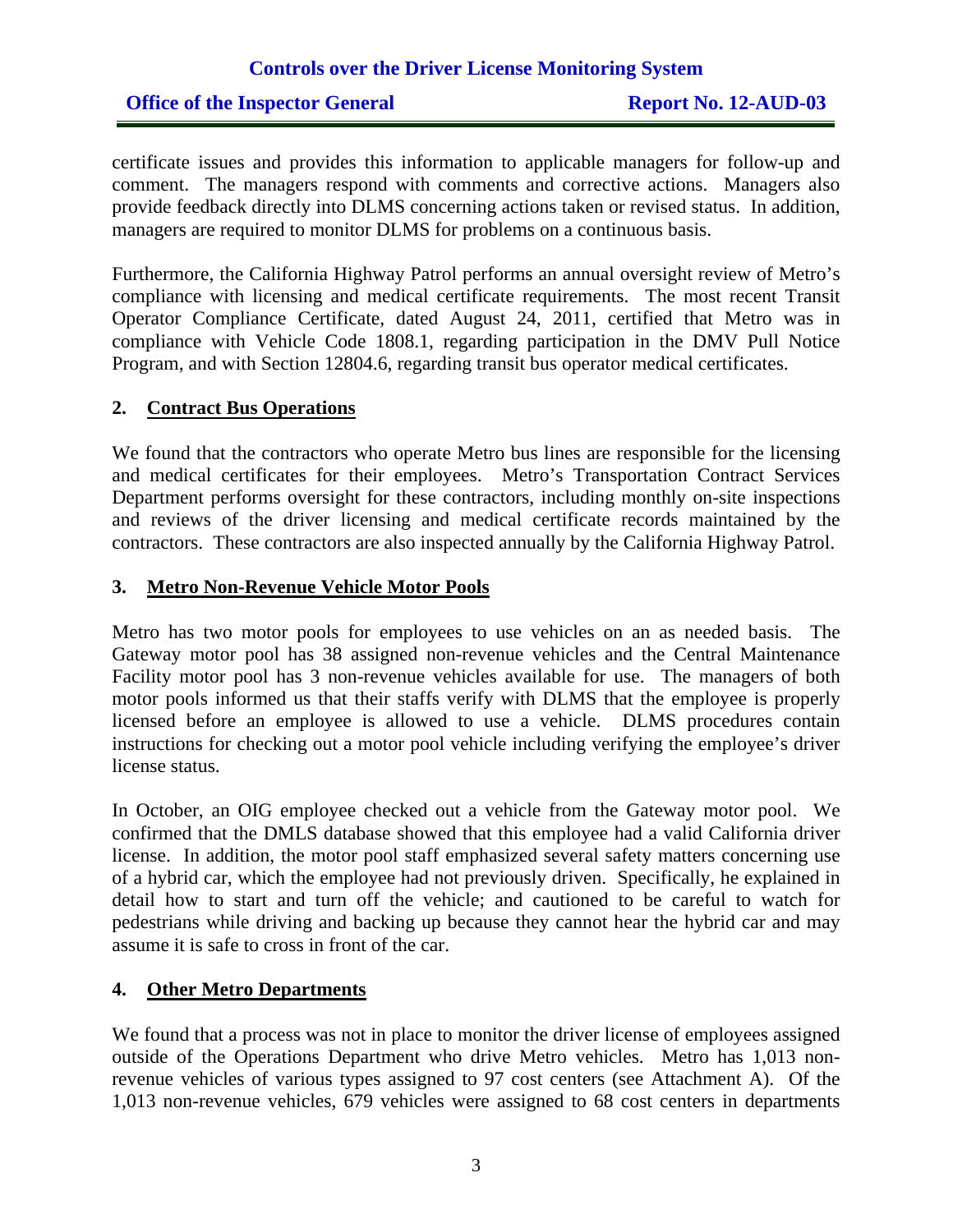#### **Office of the Inspector General Report No. 12-AUD-03**

outside of Operations and not monitored by Corporate Safety for driver license compliance. We found that 15 of the 68 cost centers had 28 employees who had a blank date in the expiration field (16 employees) or an expired date (12 employees). We believe that at these cost centers there is the potential for employees to drive Metro vehicles without the proper license. This could expose Metro to exacerbated liability in the event of an incident such as an accident.

Policy GEN 16 (see Attachment A) requires all employees who drive Metro non-revenue vehicles to have a valid California driver license. The policy places responsibility for compliance on both the employee and managers. However, the policy does not provide specific procedures nor does the policy require departments to establish their own procedures.

#### **5. Employee Information in the HR Database**

 $\overline{a}$ 

The HR database contains employee information such as driver license, home address and telephone number, and emergency contact. When an employee is first hired, HR inputs this information into the database. Any subsequent changes are made by the departments. The Personal Data Sheet (Pers-201) form (see Attachment B) is submitted by the employee to his/her manager to update the HR database and any departmental data.

We found that driver license information on the HR database was not updated for many employees. The HR database contains fields for each employee's driver license number and the expiration date. We queried this database on June 30, 2011, and found a total of 8,943 active, regular employee records. We found that of the total of 8,943 employee records, 3,774 had either expired license dates (3,770), or blank expiration dates (4), while the remaining 5,169 records had current driver license dates, as shown below:

|                                    | <b>Total</b><br><b>Employees</b> | <b>License Date</b><br><b>Current</b> | <b>Recorded Date</b><br><b>Expired or Blank</b> | <b>Percent</b><br><b>Outdated</b> |
|------------------------------------|----------------------------------|---------------------------------------|-------------------------------------------------|-----------------------------------|
| Operations Department <sup>3</sup> | 5,727                            | 4,322                                 | 1,405                                           | 24.5%                             |
| <b>Other Departments</b>           | <u>3,216</u>                     | 847                                   | 2,369                                           | 73.7%                             |
|                                    | 8,943                            | 5,169                                 | 3,774                                           |                                   |

The above data shows that while departments were not updating driver license data in the HR database, it does not necessarily reflect that these employees had invalid or expired licenses. This occurred because departments are not required to keep the driver license information updated in the HR database since DLMS is the official repository for this information. However, only cost centers under the Operations Department had access to the DLMS

<sup>&</sup>lt;sup>3</sup> This includes most, but not all of the cost centers under the Operations Department; it includes only the departments monitored by the DLMS coordinator.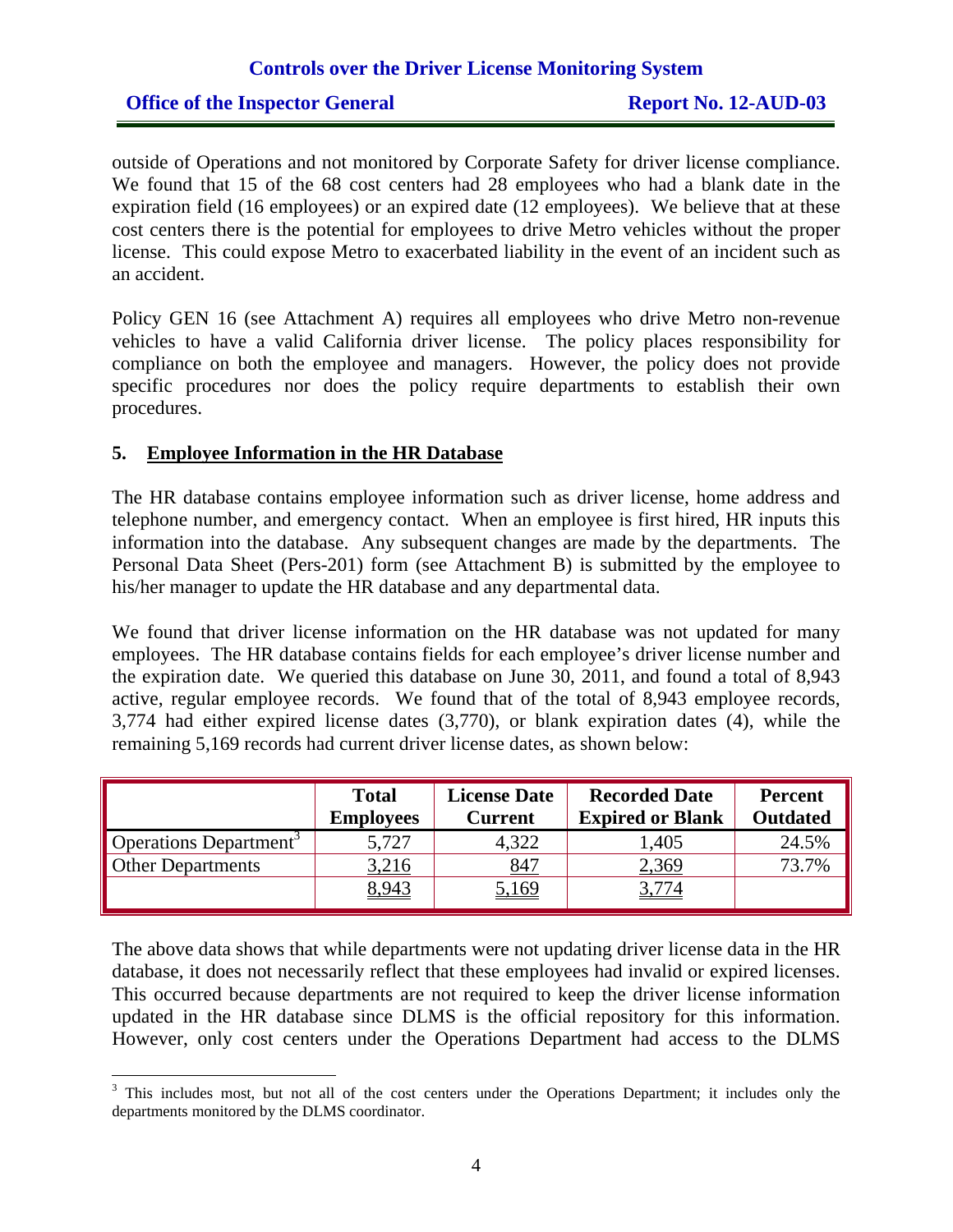#### **Office of the Inspector General Report No. 12-AUD-03**

system. We believe that departments outside of Operations should either use the HR database to monitor the driver license status of employees or be provided DMLS information.

If the driver license information in the HR database was not being updated, some other employee information such as emergency contact, home address and telephone number may also be outdated. Current contact information is important in cases such as emergencies. We believe that HR should periodically inform employees of the importance of, and their responsibility for, informing their managers, and Metro of any changes to their personal data.

#### **6. Expired Employee Driver Licenses**

On November 16, 2011, we obtained the most recent list from the DLMS. We found a total of 21 individuals in cost centers not monitored by Corporate Safety who had expired driver licenses. Of the 21 individuals, we determined that four of them met the following criteria:

- a. Expired driver license,
- b. Assigned to cost center not monitored by Corporate Safety,
- c. Job description mandated a valid California driver license as a condition of employment, and
- d. The cost center had non-revenue vehicles available for use.

We determined that these 4 individuals had, fortunately, not driven a Metro vehicle assigned to their department after their driver license expiration date. The managers of these individuals responded that they had not driven a vehicle.

The other 17 individuals with expired driver licenses worked for departments that were not assigned Metro vehicles, or their job position did not require a driver license; therefore, we did not follow up with their managers to determine whether they recently drove vehicles.

## **CONCLUSION**

We found that controls were adequate to ensure that Metro and contract bus operators have valid driver licenses and medical certificates. Also, Metro motor pools have adequate controls in place to monitor driver licenses for employees who use non-revenue vehicles.

However, we found that there is no central system to monitor the status of driver licenses for employees who are assigned outside of the Operations Department. Therefore, Metro needs to establish a process that assures these employees are properly licensed before allowing them to drive Metro vehicles.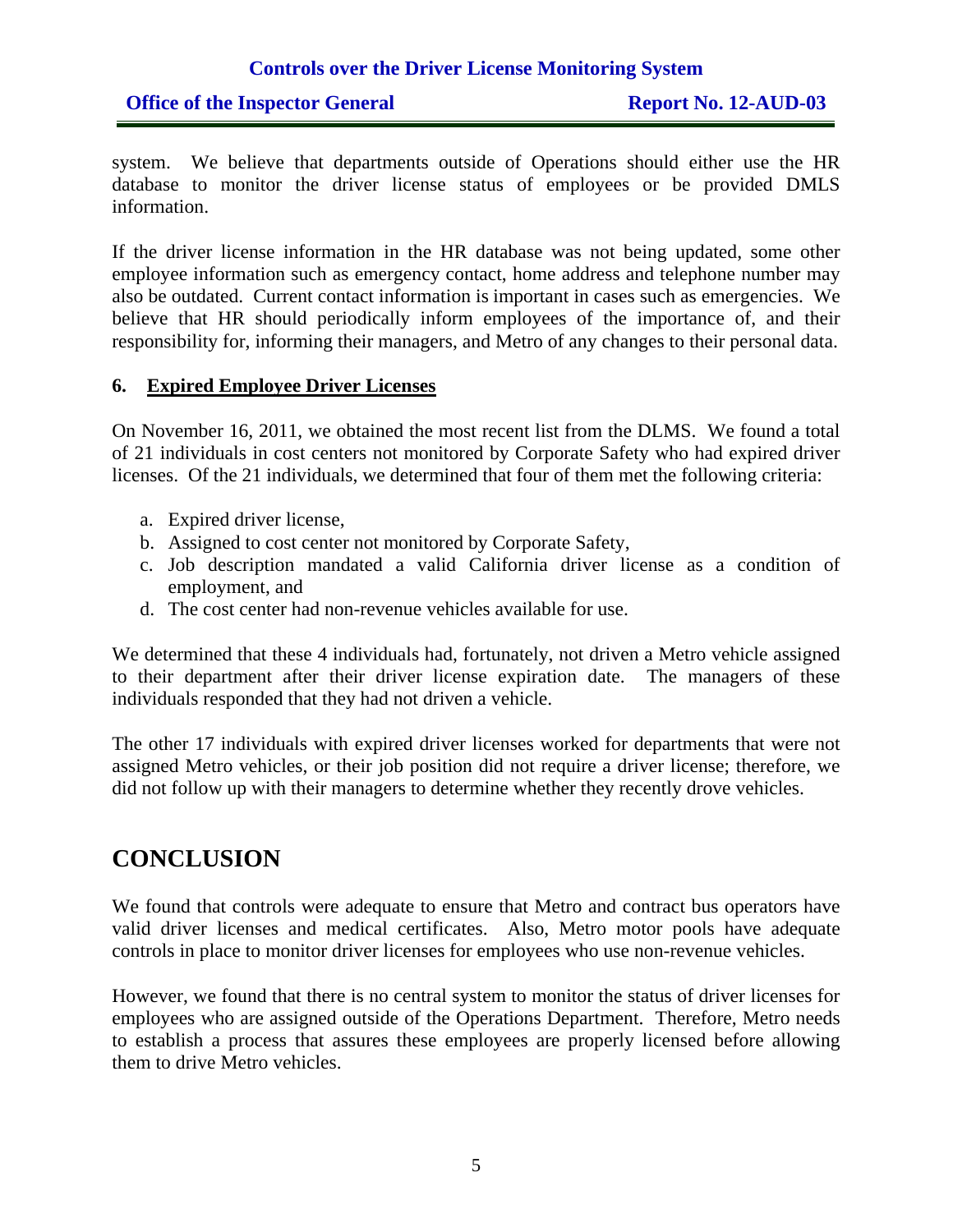## **RECOMMENDATIONS**

We recommend that:

- 1. The Operations and Corporate Safety Departments should either:
	- a. Revise Policy GEN 16, Non-Revenue Passenger Vehicles, to require all departments and cost centers, except for those that are being monitored by the DLMS coordinator, with assigned non-revenue vehicles to establish and follow procedures to assure that all employees are properly licensed before driving these vehicles, or
	- b. Expand the scope of the DLMS coordinator to include all departments.
- 2. The Corporate Safety Department should advise managers of other departments that the DLMS Coordinator is available to provide assistance with verifying driver license information.
- 3. The Human Resources Department should:
	- a. Inform department managers outside of the Operations Department that they can maintain and use driver license information in the HR database to track driver license information for their employees, and
	- b. Periodically inform employees of the importance of, and their responsibility for, informing their managers, and Metro, of any changes to their personal data.

## **MANAGEMENT COMMENTS**

On January 19, 2012, Metro management provided the OIG with comments to the draft report. Management agreed that corrective action is needed to track the validity of the driver licenses of employees assigned outside the Operations Department who drive Metro vehicles. In lieu of the three recommendations in this report, Metro management provided the following alternative corrective action plan:

*The Human Resources department will periodically request from the ITS department a report that shows driver license expiration dates of all employees who are not currently being monitored by the DLMS coordinator. Using this report, the Human Resources department will update their database as needed. If a particular employee's license will expire within 30 days of the report date or has expired, HR staff will notify the employee's Manager who will be responsible for notifying the*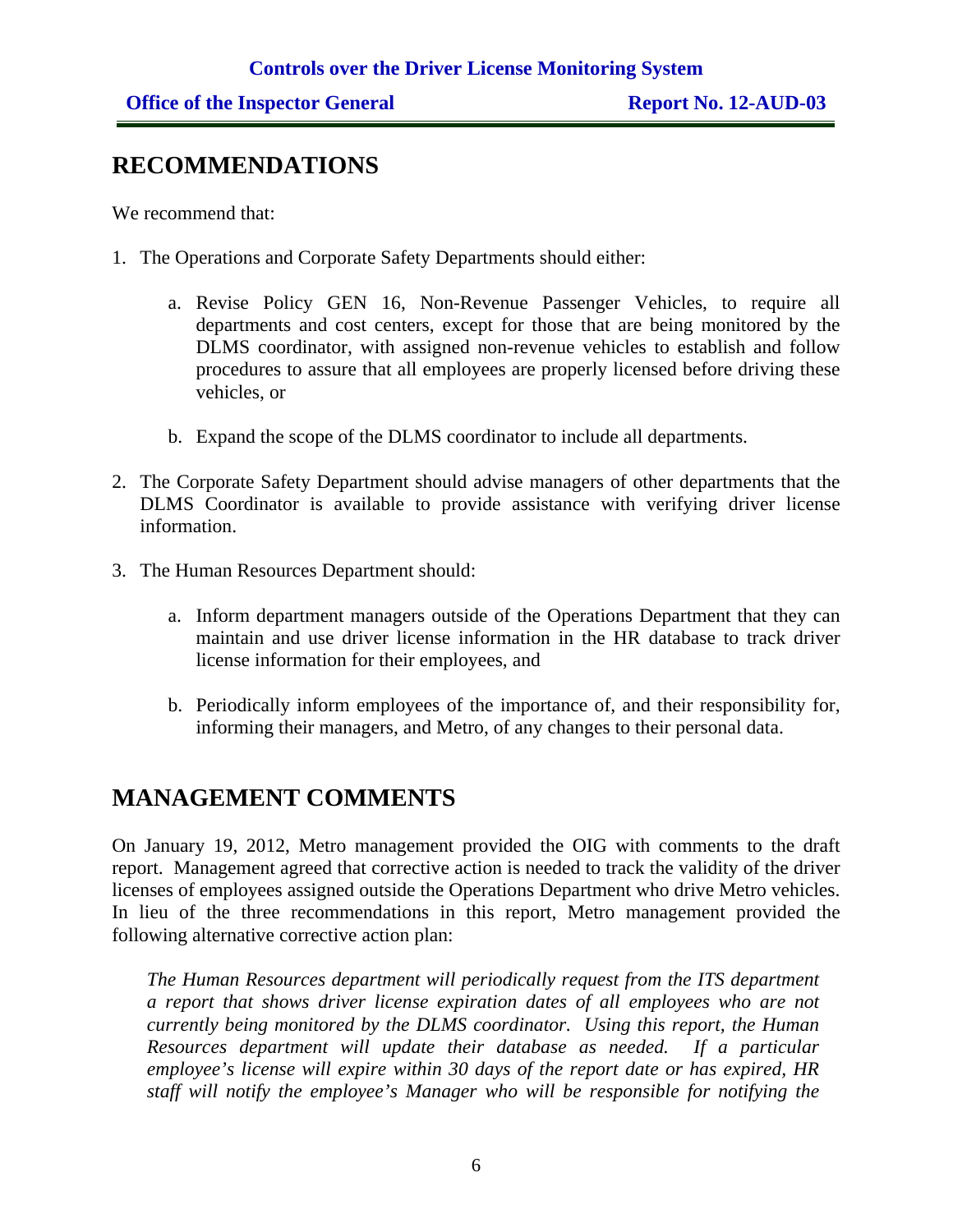*employee to either provide evidence of a new valid driver license which must be submitted to HR, or withholding that employee from driving a Metro vehicle. In cases where HR staff needs clarification on the status of an employee's driver license, they will contact the DLMS coordinator in the Corporate Safety department.* 

## **EVALUATION OF MANAGEMENT COMMENTS**

Metro management's proposed corrective action plan is responsive to the findings and recommendations in the report. Therefore, we consider all issues related to the recommendations in the report resolved based on the corrective action plan. Although the recommendations are resolved, staff must follow up on the recommendations that are still open until all corrective actions are completed. This requirement is set forth in Management Audit Services Audit Report Follow-up & Resolution Policy (MAS 1).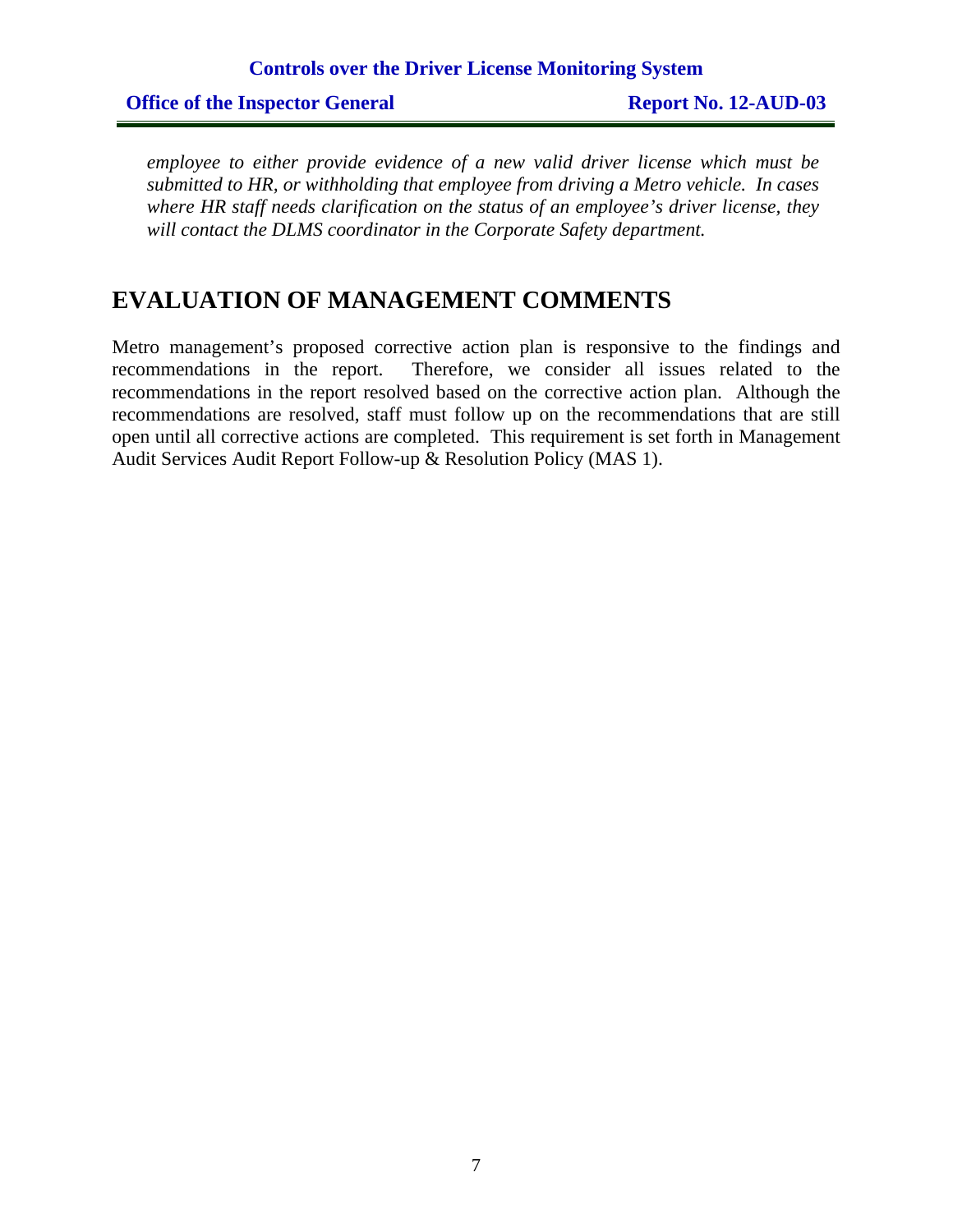#### **California Law and Regulations**

California law<sup>4</sup> prohibits permitting anyone to drive a motor vehicle owned by an employer unless the employee is licensed for the appropriate class of vehicle to be driven. When an employee drives a Class A or Class B vehicle, the employer shall also ascertain that the employee has medical certificate.<sup>5</sup> When an employee fails to qualify for a medical certificate, the employer shall report that failure to the DMV. DMV guidance<sup>6</sup> specifies that a Commercial Class B License is required to drive a bus. Therefore, Metro bus operators are required to have a Class B license and a medical certificate. Standard passenger vehicles require a Class C license.

#### **Human Resources Database and DMLS Both Contain Driver License Information**

The HR database contains fields for employees' driver license number and the expiration date. An HR official told us that they input driver license and expiration date information into the HR database when employees are hired and do not subsequently update this information. Departments are not required to update the driver license information in the HR database since the Driver License Monitoring System (DLMS) is the official repository for this information. The DLMS coordinator does notify HR in the rare instances where a driver license number changes.

#### **DLMS User Manual**

The User Manual for the DLMS, $<sup>7</sup>$  dated October 20, 2010, states that ITS extracts the driver</sup> license information from the HR database upon hiring employees to add to the DLMS and uploads the list to the Department of Motor Vehicles (DMV) as part of the Employer Notification, Pull Notice Program.<sup>8</sup> Thereafter, DMV updates DLMS electronically on a continuous basis with driver license, medical certificate and status information.<sup>9</sup> The Executive Officer, Corporate Safety is responsible for the DLMS system and the DLMS Coordinator is the primary contact for system access, training, and maintenance. Managers and supervisors are required to monitor DLMS to assure that their employees are properly licensed and have medical certificates as required, and document any relevant information, including renewal information that is not yet documented by the DMV. Casual and noncommercial drivers are monitored through the DLMS Pool Vehicle Checkout systems in the two motor pools located at the Gateway building and at the Central Maintenance Facility.

 $\overline{a}$ 

<sup>4</sup> Vehicle Code (VC) §14606

<sup>&</sup>lt;sup>5</sup> VC §12804.9

<sup>6</sup> California Commercial Driver License Handbook

<sup>&</sup>lt;sup>7</sup> Corporate Safety Department Intranet web page

<sup>8</sup> VC §1801.1

<sup>&</sup>lt;sup>9</sup> Includes expirations, suspensions, violations, etc.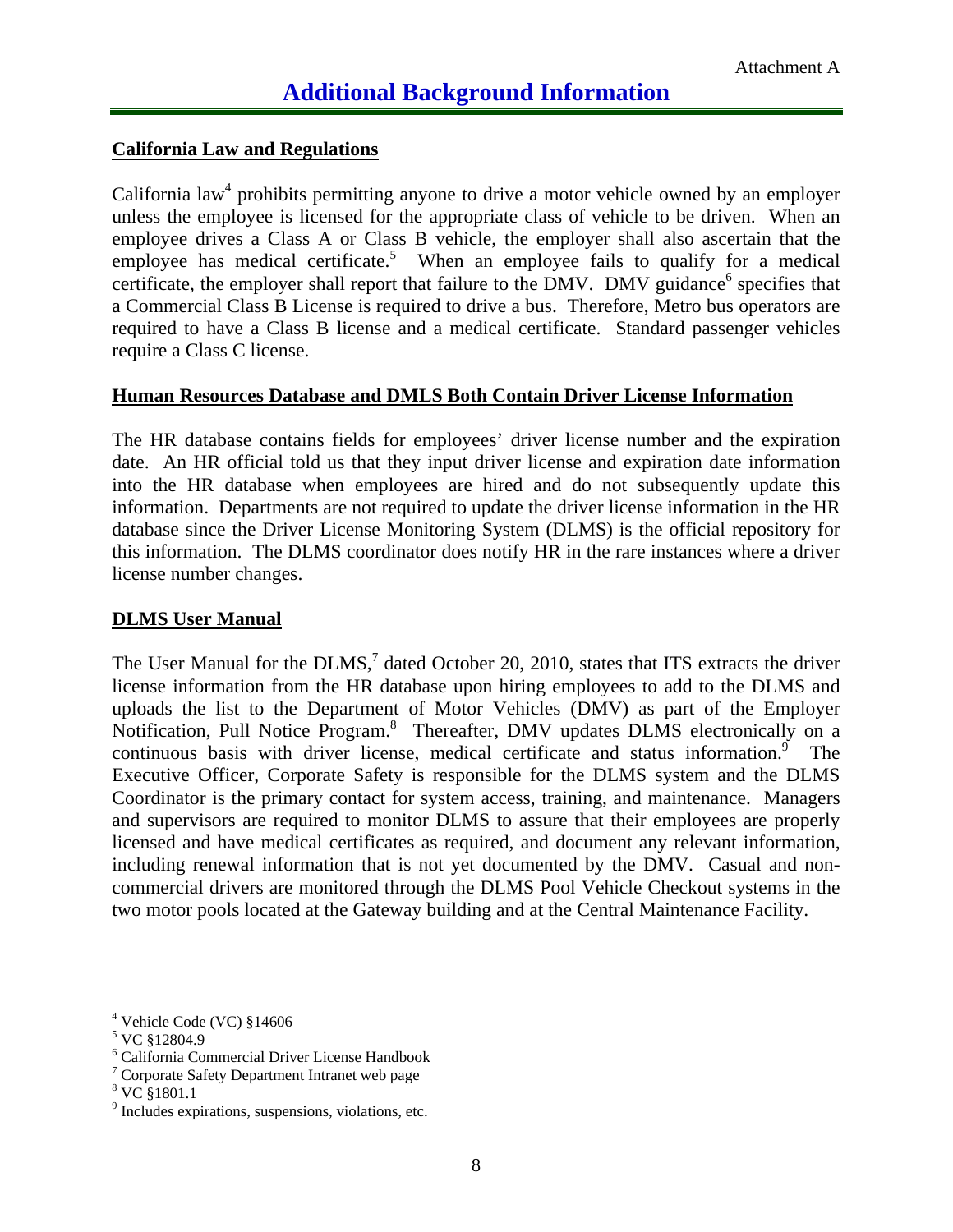#### **Metro Non-Revenue Vehicle Policy**

General Management Policy GEN 16, Non-Revenue Passenger Vehicles,<sup>10</sup> effective December 23, 2009, requires that drivers of Metro non-revenue passenger vehicles shall have a valid California driver license. The policy specifies that employees are responsible for maintaining a valid California driver license. However, the policy does not specify the departmental controls to assure that non-revenue vehicle drivers comply with the provisions of the policy.

#### **Number of Non-Revenue Vehicles**

As of August 16, 2011, Metro had 1,013 non-revenue vehicles of the following types assigned to 97 cost centers:

| <b>Type of Vehicle</b>     | <b>Number</b> |
|----------------------------|---------------|
| Full Size Van              | 203           |
| Minivan or truck           | 22            |
| Sedan                      | 367           |
| <b>SUV</b>                 | 123           |
| Trailer                    |               |
| Truck, Large, Diesel       | 56            |
| Truck, Large, Utility, gas | 147           |
| Truck, Pickup, Diesel      | 6             |
| Truck, Pickup, Gas         |               |
| Total                      |               |

Included in this total are 38 vehicles in the motor pool operated by General Services and 3 vehicles in the motor pool operated by Central Maintenance.

 $\overline{a}$ 

 $10$  Generally, any vehicle other than buses or rail cars.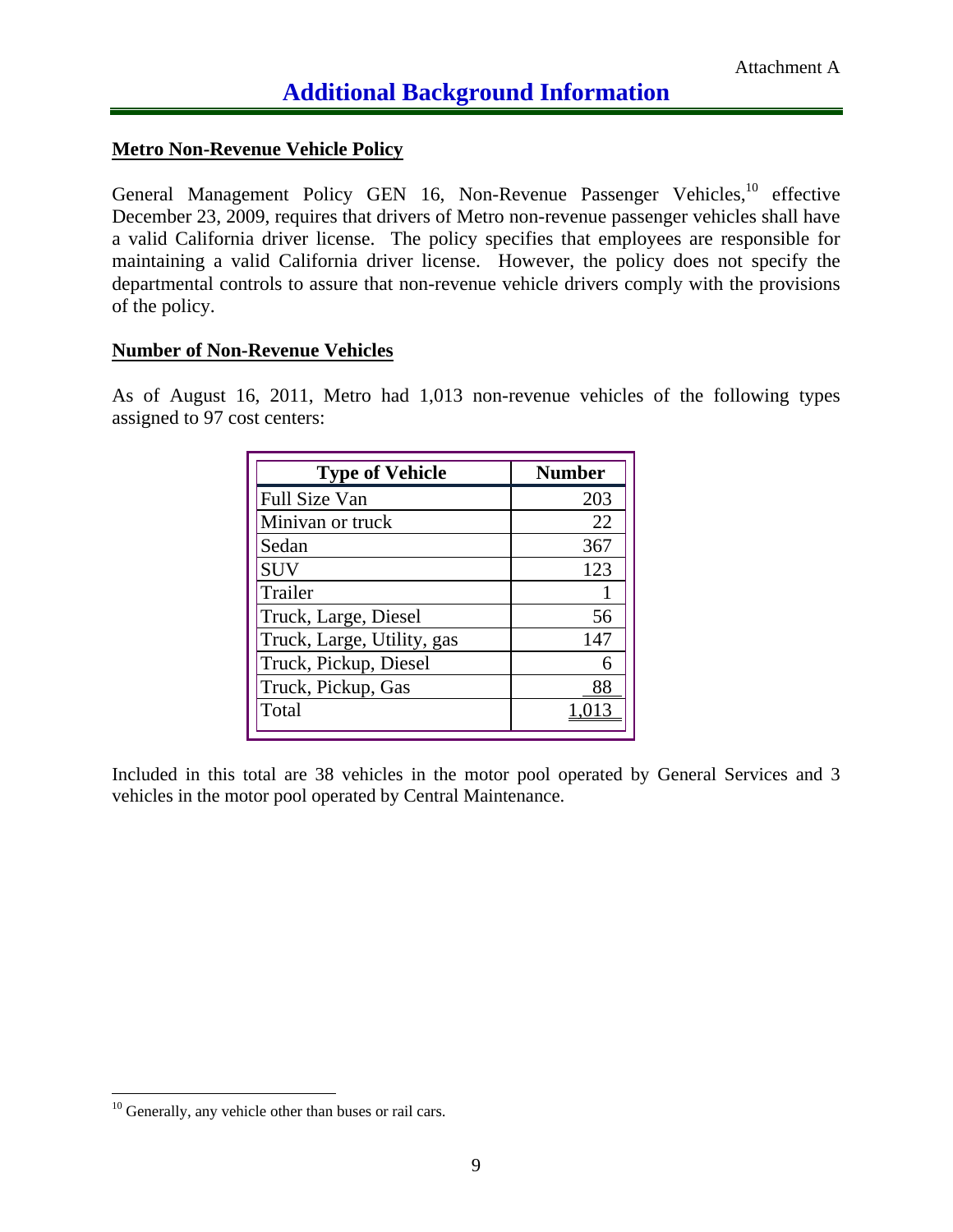## **Employee Data Entry Form**

| Badge/Employee No.                                                                                                                                                                                                                                                                                                                                        | <b>Effective Date</b>                             |                                                                        |                        | Dept./Division No.                    |                                            |  |
|-----------------------------------------------------------------------------------------------------------------------------------------------------------------------------------------------------------------------------------------------------------------------------------------------------------------------------------------------------------|---------------------------------------------------|------------------------------------------------------------------------|------------------------|---------------------------------------|--------------------------------------------|--|
|                                                                                                                                                                                                                                                                                                                                                           |                                                   | <b>EMPLOYEE NAME</b>                                                   |                        |                                       |                                            |  |
| Last                                                                                                                                                                                                                                                                                                                                                      | First                                             |                                                                        |                        | Middle Initial                        | Suffix (e.g. Jr., III)                     |  |
|                                                                                                                                                                                                                                                                                                                                                           |                                                   | PERSONAL INFORMATION                                                   |                        |                                       |                                            |  |
| 1. Sex                                                                                                                                                                                                                                                                                                                                                    | 2. Social Security No.                            |                                                                        |                        | 3. Date of Birth                      |                                            |  |
| $\Box$ - Male $\Box$ - Female                                                                                                                                                                                                                                                                                                                             |                                                   |                                                                        |                        |                                       |                                            |  |
| 4. Marital Status                                                                                                                                                                                                                                                                                                                                         |                                                   | 5. Place of Birth (City, State)                                        |                        |                                       |                                            |  |
| $\Box$ - Single $\Box$ - Married $\Box$ - Divorced $\Box$ - Widowed                                                                                                                                                                                                                                                                                       |                                                   |                                                                        |                        |                                       |                                            |  |
| Q - Hispanic or Latino<br>O - White (Not Hispanic or Latino)<br>Q - Black or African American (Not Hispanic or Latino)<br>Q - Native Hawaiian or other Pacific Islander (Not Hispanic or Latino)<br>Q - Asian (Not Hispanic or Latino)<br>U - American Indian or Alaska Native (Not Hispanic or Latino)<br>□ - Two or More Races (Not Hispanic or Latino) |                                                   |                                                                        |                        |                                       |                                            |  |
| Current Address (No. & Street)<br>(City & Zip Code)                                                                                                                                                                                                                                                                                                       |                                                   | <b>ADDRESS</b>                                                         |                        |                                       |                                            |  |
| Home Telephone No.                                                                                                                                                                                                                                                                                                                                        |                                                   | Work Phone No.                                                         |                        |                                       |                                            |  |
|                                                                                                                                                                                                                                                                                                                                                           |                                                   | CITIZEN INFORMATION, IF NOT A U.S. CITIZEN                             |                        |                                       |                                            |  |
|                                                                                                                                                                                                                                                                                                                                                           | Country                                           |                                                                        | Visa Expiration Date   |                                       |                                            |  |
|                                                                                                                                                                                                                                                                                                                                                           |                                                   | <b>DRIVER'S LICENSE</b>                                                |                        |                                       |                                            |  |
|                                                                                                                                                                                                                                                                                                                                                           |                                                   |                                                                        | <b>Expiration Date</b> |                                       |                                            |  |
| Visa Type<br>Driver's License No.                                                                                                                                                                                                                                                                                                                         |                                                   |                                                                        |                        |                                       |                                            |  |
|                                                                                                                                                                                                                                                                                                                                                           |                                                   | <b>EMERGENCY CONTACT</b>                                               |                        |                                       |                                            |  |
|                                                                                                                                                                                                                                                                                                                                                           |                                                   |                                                                        |                        |                                       | Telephone No. (circle one): Home Work Cell |  |
|                                                                                                                                                                                                                                                                                                                                                           |                                                   | PHYSICAL EXAM/MILITARY STATUS                                          |                        |                                       |                                            |  |
|                                                                                                                                                                                                                                                                                                                                                           | <b>Military Status</b><br>D - N. Inactive Reserve | □ - A. Active Reserve □ - R. Retire □ - 0. Other<br>Q - V. Vietnam Era |                        | Military Reserve Status (Branch/Unit) |                                            |  |
| Name<br>Last Physical Exam (Month/Day/Year)<br>Pay Location (Paycheck will be sent to this location)                                                                                                                                                                                                                                                      |                                                   |                                                                        |                        |                                       |                                            |  |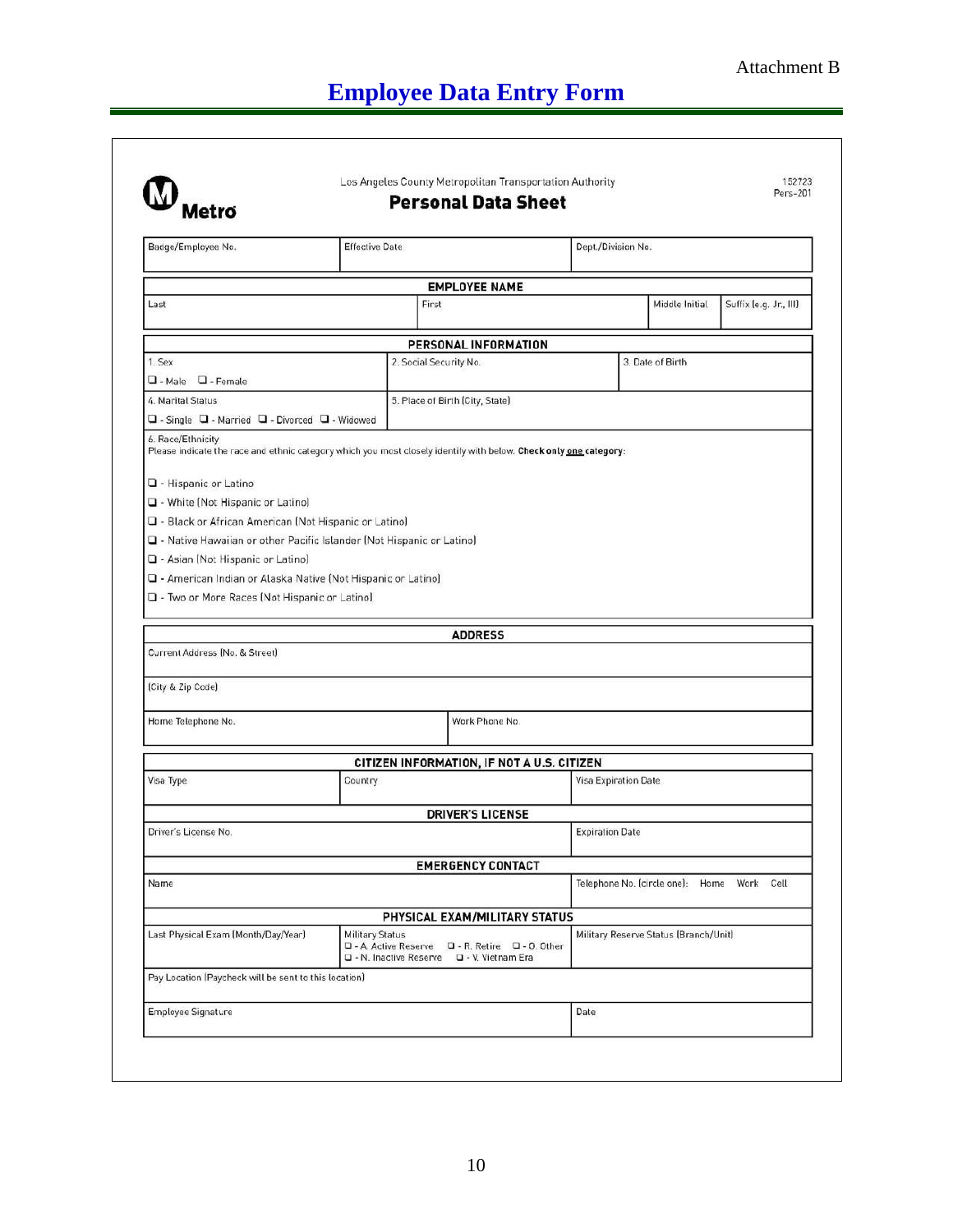## **Copy of Management Comments to Draft Report**

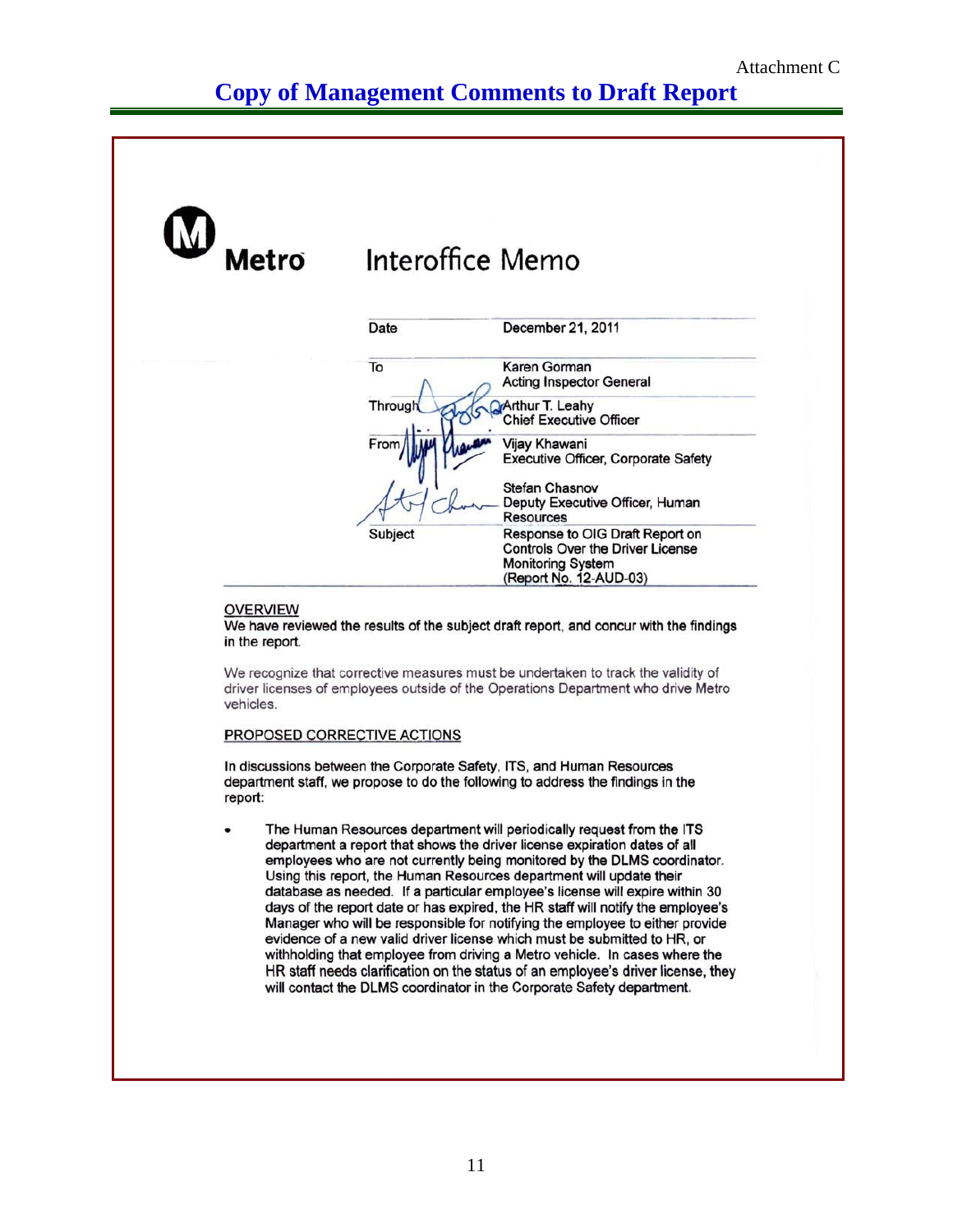## **Copy of Management Comments to Draft Report**